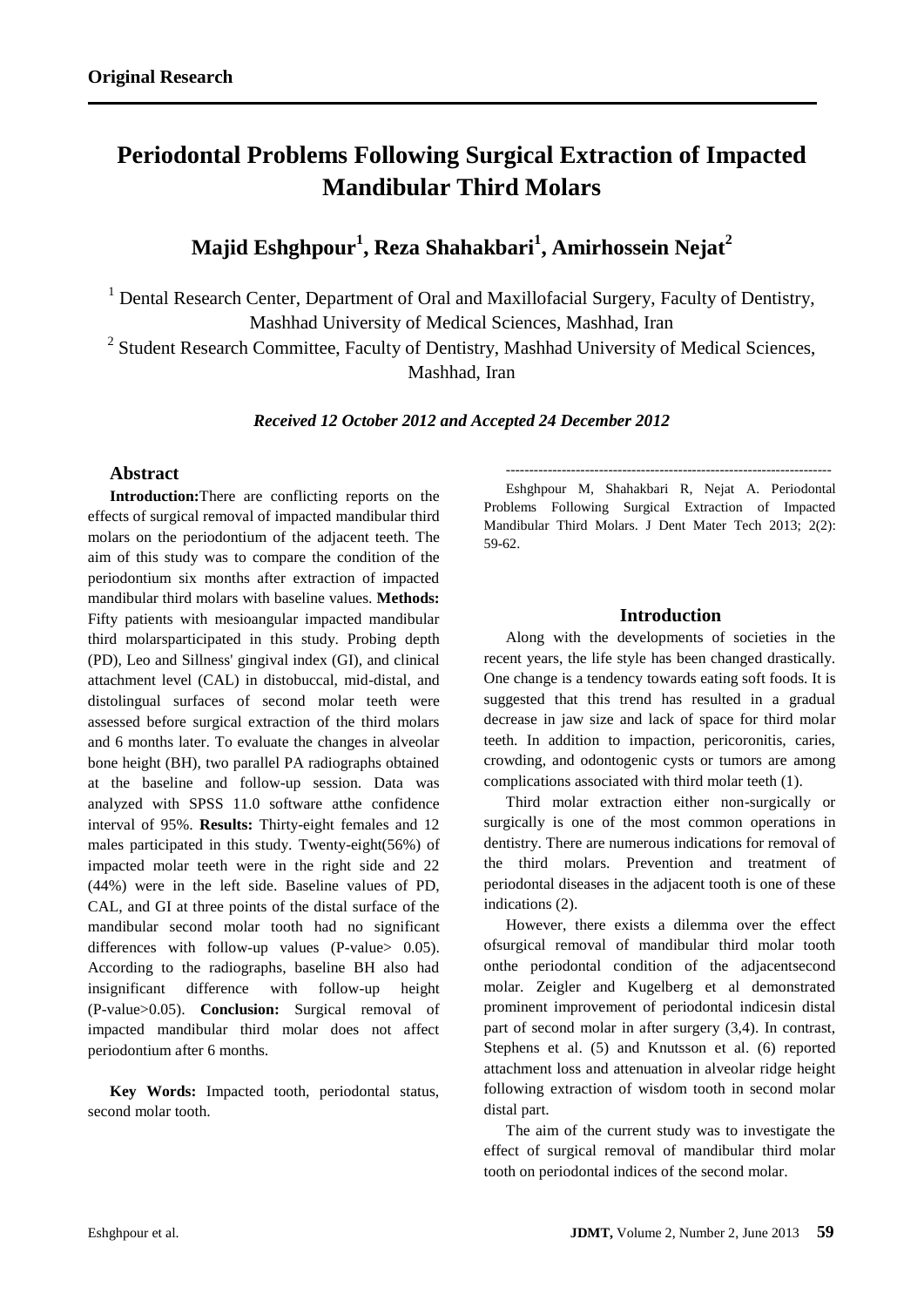### **Materials and Methods**

This prospective study was performed in Mashhad Faculty of Dentistry between August 2011 and July 2012. The study was approved by Ethical Committee of Mashhad University of Medical Sciences and all patients signed a detailed informed consent.

#### *Study Population*

Fifty patients in need of surgical extraction of impacted mandibular third molars participated in this study. Inclusion criteria were no periodontal disease in adjacent second mandibular molar tooth, age between 18 and 30 and mesioangular teeth fully impacted in the bone. Patients who were lactating, pregnant, smoking, consuming drugs interfering with healing process,had periodontal disease or prosthesis on second molar teeth, or reported systemic disorders excluded from the study.

#### *Periodontal Evaluation*

To evaluate the effect of surgery on periodontal indices, probing depth (PD), Leo and Sillness' gingival index of (GI) (4), and clinical attachment level (CAL) were assessed in distobuccal, middistal and distolingual surfaces of second molar tooth before the surgery (baseline) and 6 months later (follow-up). In addition, before the surgery and at the 6-month follow-up, a standard parallel PA was obtained to evaluate changes in bone height (BH).

#### *Surgical Procedure*

All the patients underwent a thorough scaling and oral prophylaxis before surgery. The surgery protocol was as follows: applying povidine iodine solution around the mouth; blocking inferior alveolar, long buccal, and lingual nerves using  $2\%$  lidocaine  $+1$ : 80,000 epinephrine anesthetics; performing standard incision and reflection of mucoperiosteal envelop flap; tooth sectioning, bone removal, and bone recontouring with low-speed handpiece under sufficient irrigation; socket irrigation with 50 ml saline; flap suturing using 3-0 silk suture;and prescribingamoxicillin (500 mg, TID, n=20) and gelofen (400mg cap, TID, for the maximum of 3 days) regimen.

#### *Statistical Analysis*

All data were collected in SPSS version 11.0. Data were reported descriptively and analyzed using t-test and Wilcoxon signed ranks test. The confidence interval of analysis was setat 95%.

#### **Results**

Fifty patients with the mean age of  $23.41 \pm 5.21$ completed the study. Among the patients, 38 (76%) were females and 12 (24%) were males. Twenty-eight (56%) of impacted molar teeth were in the right side of the mandible and 22 (44%) were in the left. Although PD and GI in three measurement sites were increased after 6 months, the difference was not statistically significant (Tables 1, 2). CAL and BH were decreased in the follow-up measurement in comparison to the baseline;however, the difference was not significant (Tables 3, 4).

| <b>Variable</b>     | <b>Baseline</b> | <b>6-month Follow-up</b> | <b>P-value</b> |
|---------------------|-----------------|--------------------------|----------------|
|                     | $(Mean \pm SD)$ | $(Mean \pm SD)$          |                |
| <b>Distobuccal</b>  | $2.95 \pm 0.42$ | $3.02 \pm 0.78$          | 0.421          |
| <b>MidDistal</b>    | $2.53 \pm 0.23$ | $2.86 \pm 0.32$          | 0.059          |
| <b>Distolingual</b> | $2.89 \pm 0.25$ | $2.99 \pm 0.41$          | 0.109          |

|  |  | Table 2. Mean score of gingival index in three different sides of second molarat baseline and follow-up |
|--|--|---------------------------------------------------------------------------------------------------------|
|  |  |                                                                                                         |

| Variable            | <b>Baseline</b>               | <b>6-month Follow-up</b>      | <b>P-value</b> |
|---------------------|-------------------------------|-------------------------------|----------------|
|                     | $(\text{mean} \pm \text{SD})$ | $(\text{mean} \pm \text{SD})$ |                |
| <b>DistoBuccal</b>  | $0.65 \pm 0.06$               | $0.73 \pm 0.12$               | 0.098          |
| <b>MidDistal</b>    | $0.54 \pm 0.11$               | $0.59 \pm 0.14$               | 0.156          |
| <b>DistoLingual</b> | $0.58 \pm 0.04$               | $0.62 \pm 0.11$               | 0.102          |

**Table 3.** Clinical attachment level (mm) in three different sides of second molar tooth at baseline and follow-up

| Variable            | <b>Baseline</b> | <b>6-month Follow-up</b>      | <b>P-value</b> |  |
|---------------------|-----------------|-------------------------------|----------------|--|
|                     | $mean \pm SD$   | $(\text{mean} \pm \text{SD})$ |                |  |
| <b>DistoBuccal</b>  | $1.98 \pm 0.23$ | $1.83 \pm 0.36$               | 0.314          |  |
| <b>MidDistal</b>    | $1.53 \pm 0.11$ | $1.23 \pm 0.19$               | 0.065          |  |
| <b>DistoLingual</b> | $1.95 \pm 0.21$ | $1.89 \pm 0.30$               | 0.467          |  |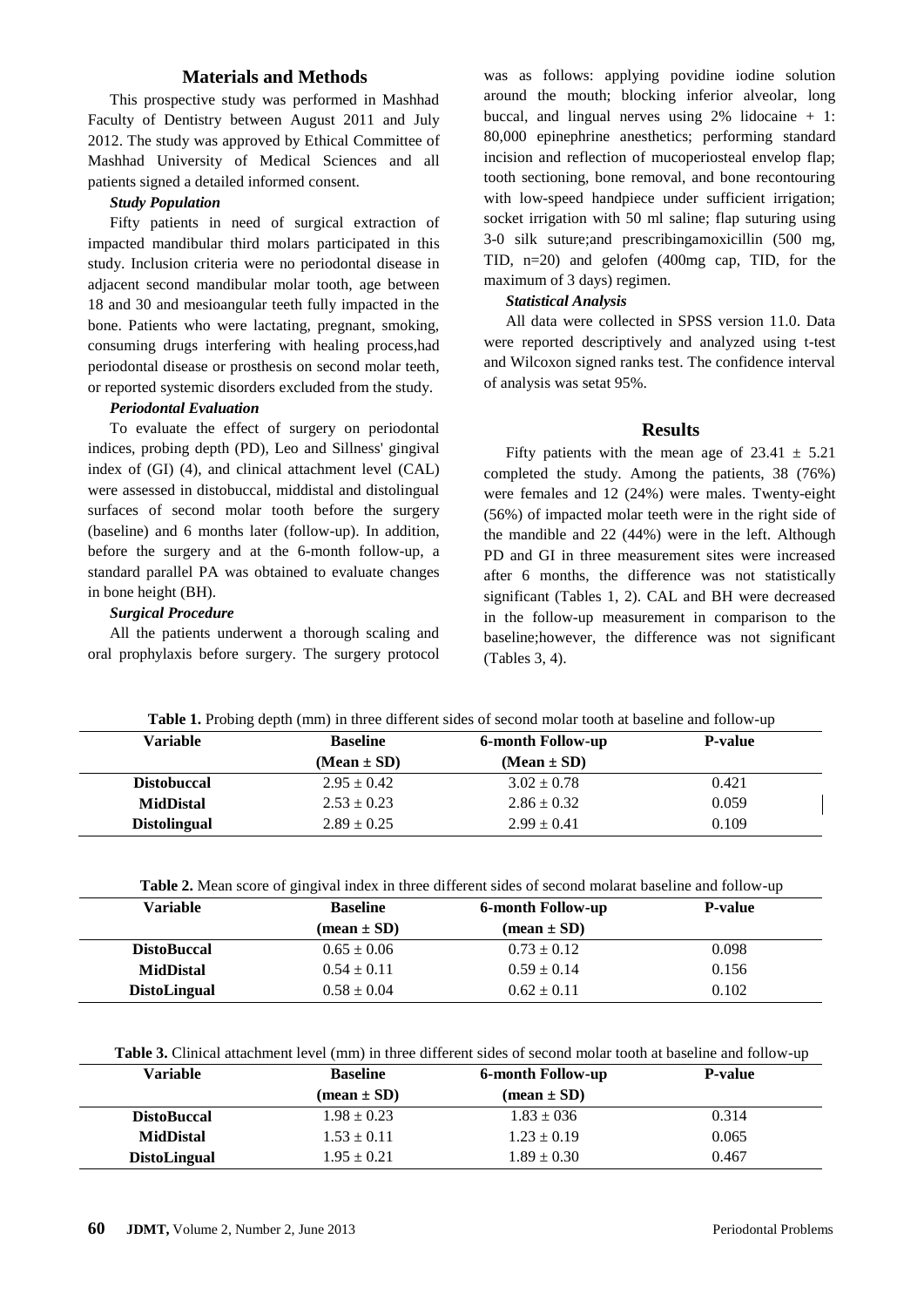**Table 4.** Height of alveolar bone in PA radiographs in distal part of second molar tooth at baseline and follow-up

| Variable                    | <b>Baseline</b><br>$mean \pm SD$ | <b>6-month Follow-up</b><br>$mean \pm SD$ | <b>P-value</b> |
|-----------------------------|----------------------------------|-------------------------------------------|----------------|
| <b>Alveolar Bone Height</b> | $3.1 \pm 0.34$                   | $2.84 \pm 0.48$                           | 0.088          |

## **Discussion**

According to the results of the current study, in the follow-up session, probing depth (PD) and gingival index (GI) were higher than baseline and there were degrees of attenuation in attachment level (CAL) and bone height (BH), but the changes were not statistically significant.

Along with the increase in the incidence of third molar impaction in humans, the number of patients facing complications related tosurgical removal of this impacted tooth is growing.Onecomplication is periodontal problems (7). Results of Kugelberg (3) and Zeigler (4) revealed that extraction of wisdom tooth could lead to significant changes in periodontal condition in distal surface of adjacent second molar tooth.This is in contrast to the results of our study (3,4). However, Grondahl and Lekholm (8) reported no significant difference in BH at the distal part of second molar tooth, whichis in accordance with our findings. They reported the results of a 12-month follow-up. Although we reported changes in BH after 6 months, no significant difference observed between two assessments. In addition, after 2 to 4 years of extraction, Kugelberg et al. (3) found no statistically significant changes in BH.

There exists conflictingresults in previous reports. Peng et al. (9) compared periodontal status of second molar teeth adjacent to the extracted wisdom tooth with the other side second molar. They performed a retrospective study on 57 cases who had their teeth removed at least 5 years before the study. They observed a significant loss in attachment level and bone height in addition to the increased probing depth of experimental sides.

Another retrospective study by Kan et al supported the results of Peng et al study. They performed a similar study on 158 patients who had their wisdom teeth removed 6 months to 3 years prior to the study (10).In contrast, Krausz et al. (7) with similar study design, found significant bone gain in the experimental site after 28 to 58 months. Although Krausz et alstudieshad smaller sample size (25 patients) in comparison to Peng et al. (9) and Kan et al. (10), they had longer follow-up period.

This study was a prospective study in which the periodontal parameters of adjacent second molar tooth 6 months after surgery were compared to the baseline values of the same tooth. According to this difference in

study design, the results of the current study are more valid than mentioned retrospective studies (7,9,10).

Richardson and Dodson (11) performed a review over the effect of removal of wisdom tooth on periodontium of adjacent second molar tooth. They only included prospective RCT studies with more than 6 months follow-up. They included eight studies and concluded that surgical extraction of impacted wisdom tooth had insignificant effect on probing depth and attachment level in distal surface of second molar tooth;the conclusion which is in accordance with the results of the current study.

# **Conclusion**

The results of the current study revealed that wellperformed surgical removal of impacted mandibular third molar tooth, does not lead to permanent periodontal problems in distal surface of adjacent second molar tooth.

# **Acknowledgment**

The authors would like to express their gratitude to the staff of Oral and Maxillofacial Surgery Clinic and Dental Research Center for their cooperation.

## **References**

- 1. Chaparro-Avendaño AV, Perez-Garcia S, Valmaseda-Castellon E, Berini-Aytes L, Gay-Escoda C. Morbidity of third molar extraction in patients between 12 and 18 years of age. Med Oral Pathol Oral Cir Bucal 2005; 10: 422-31.
- 2. Kaminishi RM, Lam PS, Kaminishi KS, Marshall MW, Hochwald DA. A 10-year comparative study of the incidence of third molar removal in the aging population. J Oral Maxillofac Surg 2006; 64: 173-4.
- 3. Kugelberg CF. Periodontal healing two and four years after impacted lower third molar surgery. A comparative retrospective study. Int J Oral Maxillofac Surg 1990; 19: 341–5.
- 4. Zeigler RS. Preventive dentistry new concepts: preventing periodontal pockets. Va Dent J 1975; 52: 11-3.